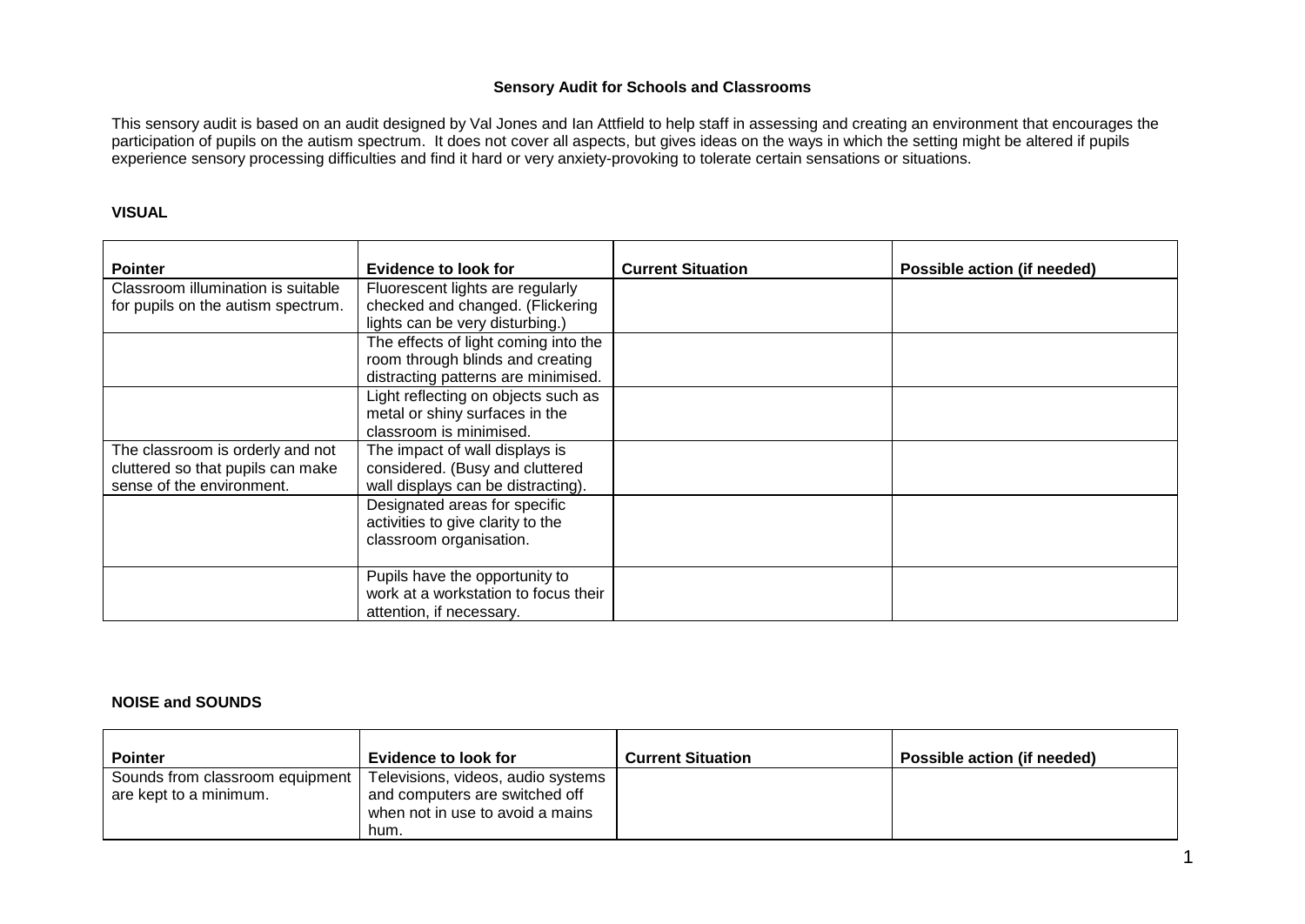|                                                                                               | Fluorescent lights are checked<br>regularly so that they do not hum.                                               |  |
|-----------------------------------------------------------------------------------------------|--------------------------------------------------------------------------------------------------------------------|--|
| There are strategies in place to<br>reduce noise when rooms are in<br>use.                    | Classrooms are carpeted to lessen<br>noise created by the movement of<br>people, chairs and desks.                 |  |
|                                                                                               | The acoustics of the gym, dining<br>hall and hall are checked and<br>modified to lessen echo.                      |  |
|                                                                                               | Hallways are carpeted to lessen<br>the noise created by movement<br>through the corridors.                         |  |
| Sounds from outside the<br>classroom do not cause problems<br>within classrooms.              | Windows are suitably<br>soundproofed so that the noise of<br>passing traffic is not a nuisance.                    |  |
| There are agreed strategies in<br>place when noise becomes too<br>much for individual pupils. | There is a quiet room available<br>which provides a calm place for<br>pupils to relax.                             |  |
| Pupils are warned if a loud noise<br>or bell is going to sound.                               | Strategies are put in place to<br>support pupils who find loud noises<br>or fire bells very difficult to tolerate. |  |

# **SMELL**

| <b>Pointer</b>                                        | <b>Evidence to look for</b>                                                         | <b>Current Situation</b> | Possible action (if needed) |
|-------------------------------------------------------|-------------------------------------------------------------------------------------|--------------------------|-----------------------------|
| Smells within the classroom are<br>kept to a minimum. | The smell of paints, glue, clay and<br>cleaning fluids is minimal.                  |                          |                             |
|                                                       | Staff are aware that the smell of<br>perfumes and deodorants may be<br>distressing. |                          |                             |
|                                                       | Staff are aware that pupils may<br>react to the smell of others.                    |                          |                             |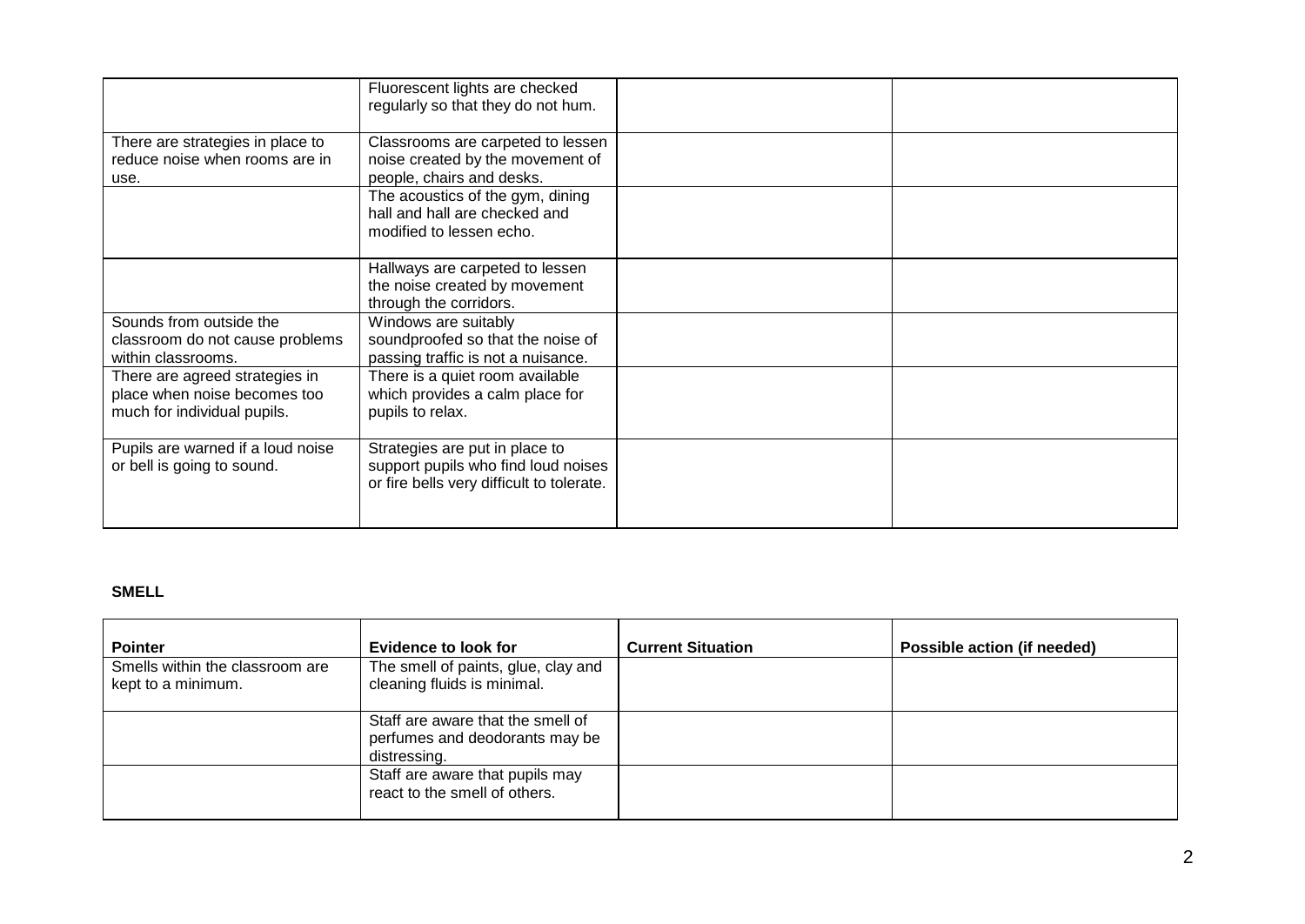| Smells from outside the classroom | Alternative toileting arrangements |  |
|-----------------------------------|------------------------------------|--|
| are monitored and reduced, where  | are allowed (e.g. possible use of  |  |
| possible                          | staff or disabled toilets).        |  |
|                                   | The smell of cooking from the      |  |
|                                   | cafeteria or food technology rooms |  |
|                                   | is reduced.                        |  |

# **TOUCH and FEEL**

| <b>Pointer</b>                      | <b>Evidence to look for</b>           | <b>Current Situation</b> | Possible action (if needed) |
|-------------------------------------|---------------------------------------|--------------------------|-----------------------------|
| Uncomfortable clothing (seams,      | Variations of the school uniform      |                          |                             |
| inflexible or itchy fabrics) is     | offer enough flexibility to enable    |                          |                             |
| avoided, where possible, unless     | pupils to be able to wear clothing    |                          |                             |
| there are safety issues             | they find comfortable.                |                          |                             |
|                                     | Willingness of the school to adapt    |                          |                             |
|                                     | the school uniform                    |                          |                             |
|                                     | (e.g. wear a sweatshirt, a necktie    |                          |                             |
|                                     | loosely or one that pins on).         |                          |                             |
| Alternative arrangements are        | Willingness of the school to allow    |                          |                             |
| made for pupils who find writing to | some work or homework to be           |                          |                             |
| be physically painful.              | typed.                                |                          |                             |
|                                     | Possible use of an 'Alpha Smart'      |                          |                             |
|                                     | or laptop for written work.           |                          |                             |
|                                     |                                       |                          |                             |
| Seating is comfortable.             | Padding is used to make hard          |                          |                             |
|                                     | chairs more comfortable.              |                          |                             |
|                                     | Pupils are allowed to sit on carpet   |                          |                             |
|                                     | squares if the floor is not carpeted. |                          |                             |
|                                     | Height of tables and chairs is        |                          |                             |
|                                     | appropriate for pupils.               |                          |                             |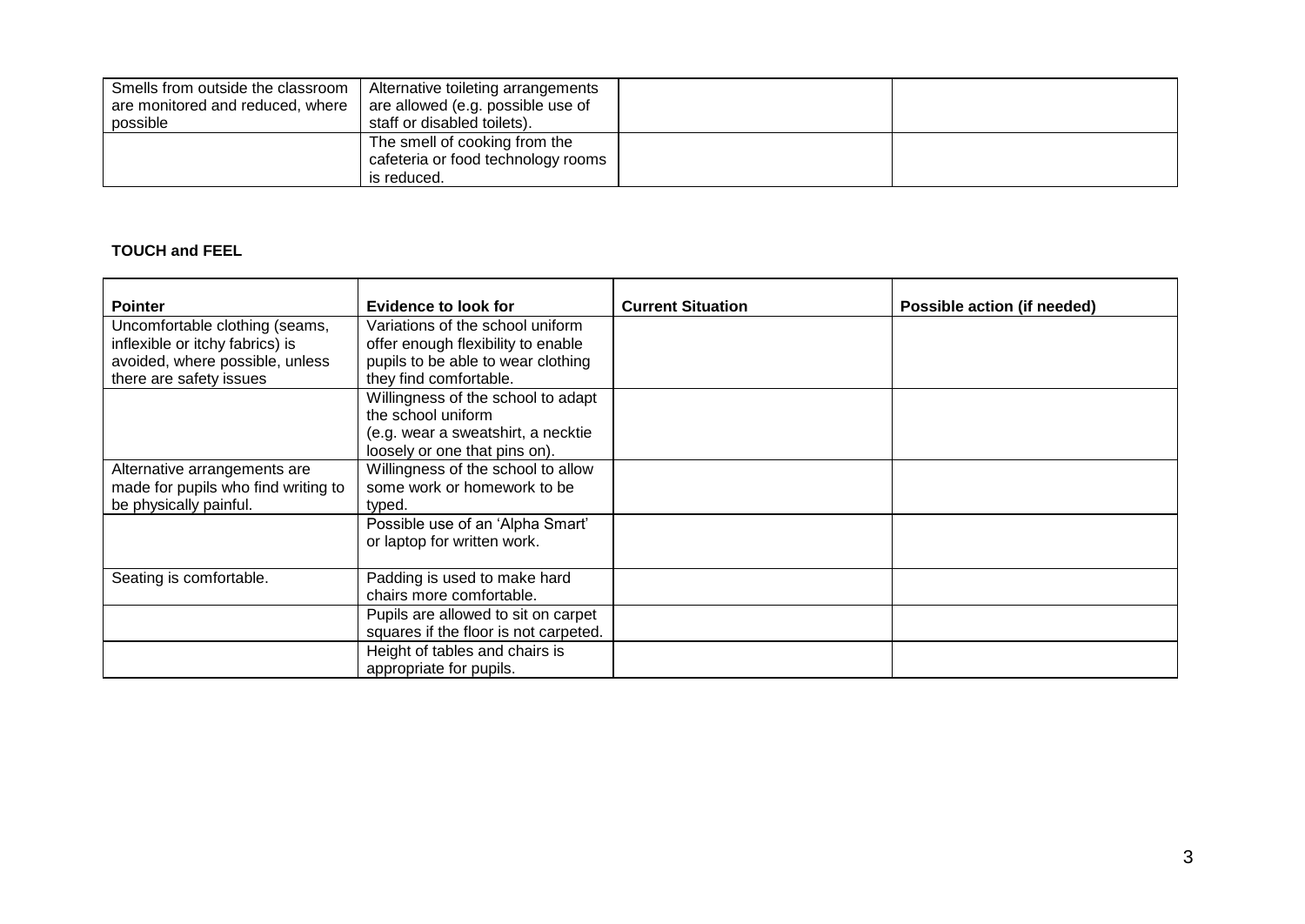# **GENERAL SENSORY ISSUES**

| <b>Pointer</b><br>Pupils are encouraged to let<br>others know if they are finding a<br>sensory aspect of the environment | <b>Evidence to look for</b><br>Pupils know that they can speak to<br>someone about concerns.                   | <b>Current Situation</b> | Possible action (if needed) |
|--------------------------------------------------------------------------------------------------------------------------|----------------------------------------------------------------------------------------------------------------|--------------------------|-----------------------------|
| distressing.                                                                                                             |                                                                                                                |                          |                             |
|                                                                                                                          | Pupils have a designated person<br>or mentor to talk to.                                                       |                          |                             |
| Pupils are relaxed when moving<br>through corridors. (Pupils can                                                         | Pupils are allowed to leave the<br>classroom slightly earlier or later                                         |                          |                             |
| become anxious in busy corridors<br>due to noise, dislike of crowds and<br>worry about being touched).                   | than peers to avoid noisy<br>corridors/crowds.                                                                 |                          |                             |
| Classroom organisation takes into                                                                                        | Classroom organisation and                                                                                     |                          |                             |
| account the individual needs of<br>pupils.                                                                               | individual seating plan takes into<br>consideration individual sensory                                         |                          |                             |
|                                                                                                                          | concerns (e.g. A pupil with a<br>fascination with light reflection<br>does not sit by the window).             |                          |                             |
|                                                                                                                          | Pupils who become anxious by the<br>close proximity of others are<br>allowed ample space around their<br>seat. |                          |                             |
| Dinner halls and queuing systems<br>do not cause distress (due to the<br>noise levels, smells and crowds).               | Pupils are allowed to enter the<br>dinner hall before or after peers to<br>avoid queuing and crowds.           |                          |                             |
|                                                                                                                          | An adult or buddy may escort a<br>pupil to and within the dinner hall.                                         |                          |                             |
| A system of support is available<br>for pupils experiencing sensory<br>overload.                                         | Learning breaks are allowed when<br>necessary.                                                                 |                          |                             |